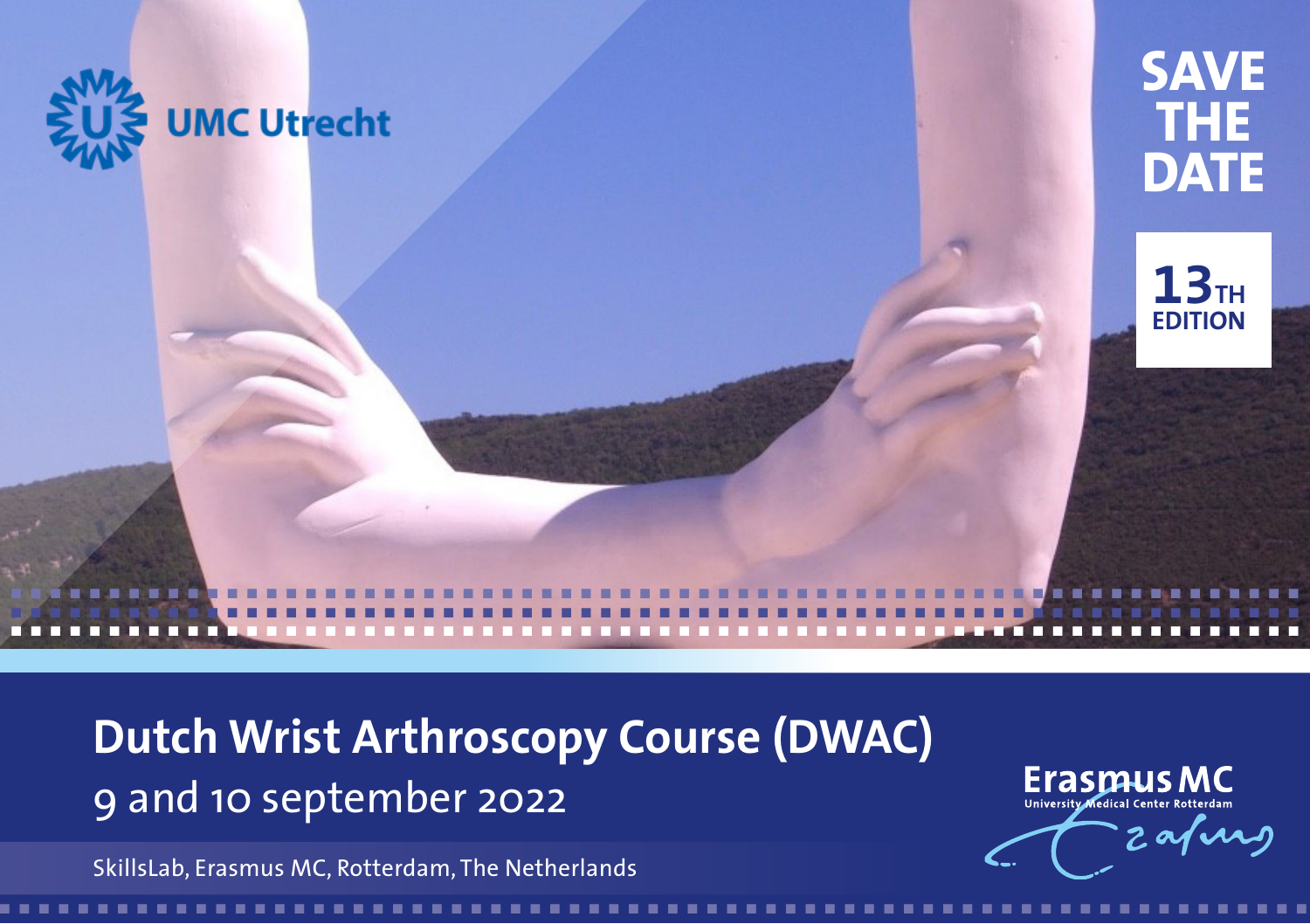a a a *Endorsed by the the International Wrist Arthroscopy Society (IWAS) Organized by the Department of Plastic Surgery, UMC Utrecht in collaboration with the Erasmus MC SkillsLab & SimulationCenter. Affiliated with the Dutch Society for Hand Surgery (NVvH)* 





#### a a a

| <b>Henk Coert</b><br>Course director     |  |
|------------------------------------------|--|
| Jan Ragnar Haugstvedt<br>Course director |  |

# a a a

# **Registration**

[https://skillslab.tcg-minerva.nl/training/dwac](https://skillslab.tcg-minerva.nl/training/detail/d9c15880-d1ed-4623-9aa1-852e6be1578d/info)

## a a a

**Course price € 1490,-** incl. new coursebook

### a a a

a a a a a a a a a a a a a a a a a a a a a a a a a a a a a a a a a a a a a a a a a a a a a a a a a a a a a a a a a a a a a a a a a a a a a a a a a a a a a a a a a a a a a a a a a a a a a a a a a a a a a a a a a a a a a a a a a a a a a a a a a a a a a a a a a a a a a a

**Location**

SkillsLab - medical-technical training centre, Erasmus MC, Rotterdam, The Netherlands